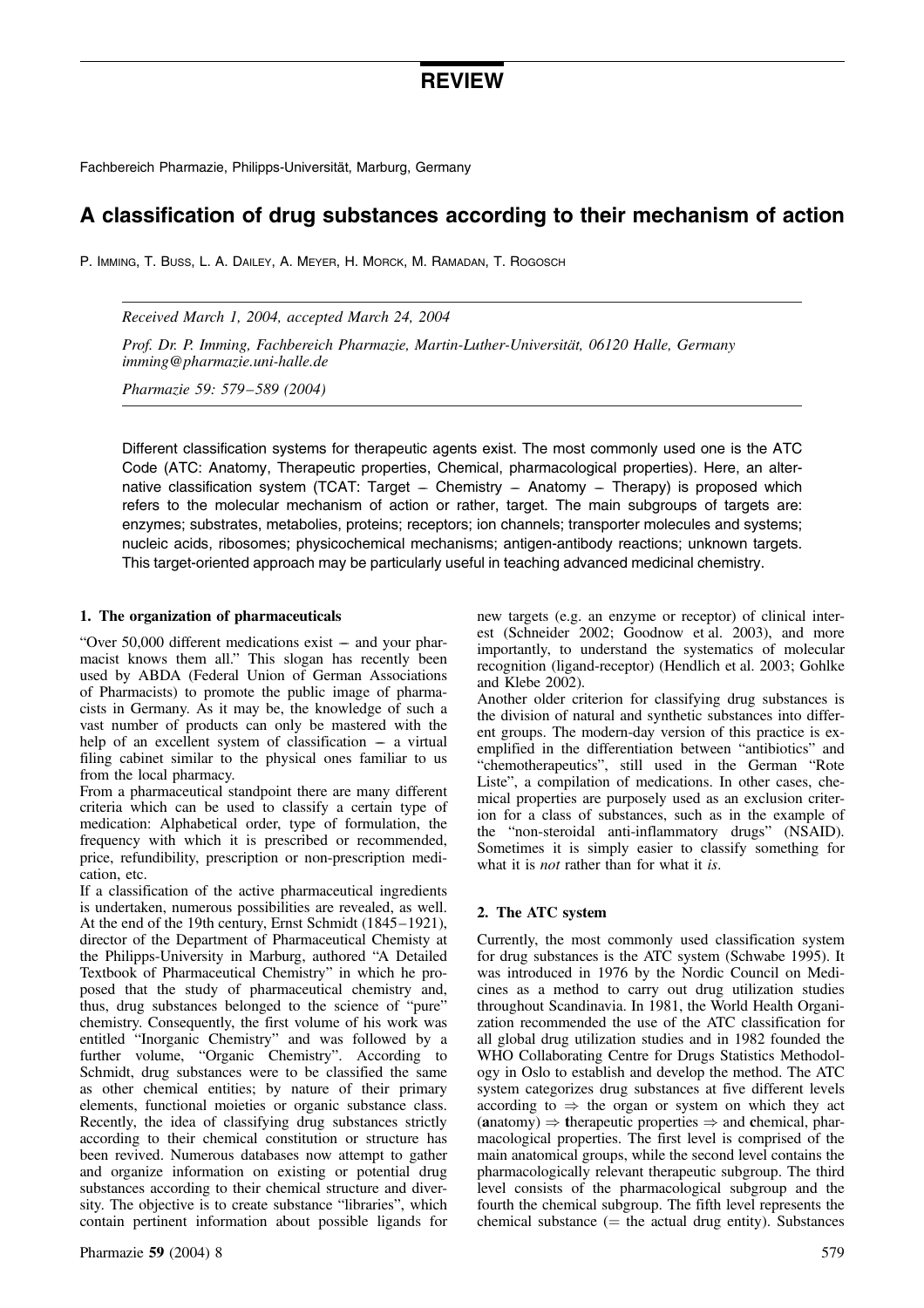with multiple effects and different therapeutic indications can be found more than once within the system. The ATC system is used routinely within the current university pharmacy curriculum. For example, the well-known German textbook "Mutschler –– Drug Actions" (Mutschler et al. 2001) organizes its content according to the system. Each subject is introduced by the organ upon which an effect is shown, followed by the therapeutic effect, the mechanism of activity and finally the chemical substance class.

### 3. Alternative to ATC: TCAT

The progress achieved within the past few decades in deciphering the biochemical mechanism of activity of drug substances and investigating the structure of biological systems has been accompanied by a deeper understanding of how drug substances act at a molecular level. This greater knowledge of how drugs interact with the body (mechanisms of action, drug-target interactions) has not only narrowed the gap between the disciplines (i.e. pharmaceutical chemistry, pharmacology, and molecular biology), but has also led to the reduction of established drug doses and inspired the development of newer, highly specific drug substances for a known mechanism of action. A preoccupation with the molecular details has sometimes, however, resulted in a tendency to focus only on this one aspect of the drug's effect. For example, cumulative evidence is now suggesting that the proven influence of certain psychopharmaceuticals on neurotransmitter metabolism has little to do with the treatment of schizophrenia or the effectiveness of the drug for this indication (Hyman and Fenton 2003).

Nonetheless, a categorization of drug substances according to their molecular mechanism of action has advantages. Similar to the ATC system, such a "taxonomy" also requires a hierarchy of levels. However, in this case, the first level is not grouped according to an anatomical parameter (e.g. sympathetic nerve system, CNS, kidneys, etc.), but rather a "micro-anatomical" characteristic; namely, the biochemical structure with which the substance interacts. In the place of a physiological functional unit would be a type of reaction; for example "Ezetimib: Inhibition of cholesterine absorption".

The term "mechanism of action" itself implies an inherent classification according to the dynamics of drug substance effects at the molecular level. However, the fact that most drug substances do not undergo covalent interactions with their molecular partners and the dynamics of these interactions are often unknown – existing usually only as speculative models –– makes the categorization of substances according to their reactive and conformation-dependent processes unproductive at the moment. "Mechanism of action" must, therefore, be placed in quotations; for practical purposes the term can currently only be used to describe static targets. The definition of the target, or more specifically the biochemical functional unit, is a decisive factor for a classification. For example, is a target a type of receptor "only" or does it include the process of action and inactivation of the effector, as well? Should an entire signal transduction pathway be defined or only specific relevant segments of the pathway? Is an entire ribosome the target or rather a specific type of subunit? Could even one molecule – such as a single ribosomal  $RNA - be$ considered a target? The actual depth of detail used to define the target is primarily dependent upon the amount of knowledge available about the target and its interactions with a drug. Yet even if the target structure has already been elucidated, it may still be that the molecular

effect of the drug cannot be fully described by the interactions with i.e. one target protein alone. For instance, antibacterial oxazolidinones interact with 23S-rRNA, tRNA, and two polypeptides, ultimately leading to an inhibition of protein synthesis. In this case, a description of the mechanism of action which only includes interactions with the 23S-rRNA target would be too narrowly defined. Especially in situations where the dynamics of the drug substance stimulate or inhibit a biological process, it is necessary to move away from the descriptions of single proteins, receptors, etc., and view the entire signal chain as the target.

The following mechanisms of action exemplify dynamic (process) mechanisms of drug action:

–– (non-)covalent modifications of the active center (e.g. acetylation of bacterial transpeptidases by beta-lactam antibiotics);

–– allosteric modulations (e.g. benzodiazepines/GABA-receptors);

–– substrate modifications (e.g. vancomycin);

–– molecules requiring activation (pharmacodynamic prodrugs in contrast to pharmacokinetic prodrugs, e.g. paracetamol);

–– instances of modifications of a substrate or cofactor (e.g. asparaginase that depletes tumor cells of asparagine; isoniazide that is "inadvertently" activated by the Mycobacteria leading to an inactive covalently modified NADH; vancomycin that binds to the building block bacteria use for the construction of the murein saccculus).

However, as already mentioned, our current knowledge of the molecular dynamics of the effect of most drug substances is still too patchy to lay the foundation for even a somewhat complete "dynamics" classification system.

A further criterion required for the categorization of drug substances according to their target is the anatomical localization of the target. This is essential for a differentiation between substances with the same biochemical target, yet a different organ specificity (example: nifedipine and verapamil are both L type calcium channel inhibitors; the former interacts primarily with vascular calcium channels and the latter with cardial calcium channels).

In view of these observations, we propose an alternative classification system based upon the following hierarchy:

Target – Chemistry – Anatomy – Therapy (the TCAT system).

The contents of the following tables represent our attempt to classify the most relevant drug substances currently available, as well as all new developments within the past three years. Within the frame of this discourse it should be noted that the development of a classification system somewhere in between the ATC and TCAT systems is also conceivable. In this case, the primary classification criterion would be the type of cell in which a substance acts, rather that the anatomical or the biochemical functional unit (representing a compromise between the two systems). Such a system could be very useful for certain substances; however, it shall not be pursued further here.

### 4. The universe of drug targets

How many targets exist in total? This is a question of great interest to all those developing new medications. An attempt to find the answer is being carried out by searching the human genome for new targets. At the present, the only information that can be read from the genome is the protein code, which means that the results of our current analyses are at best an estimation for the number of exist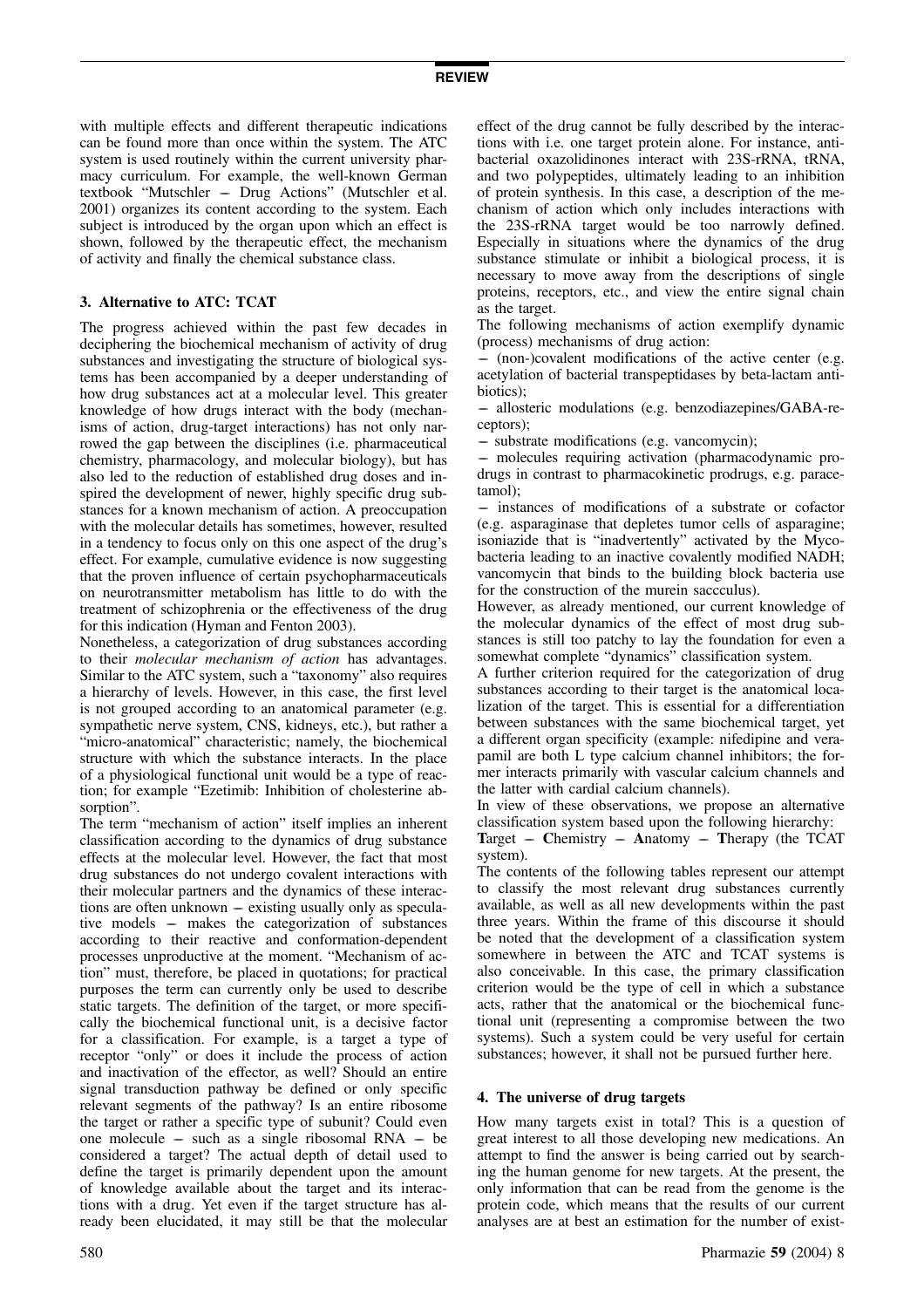ing proteins. This is limiting, as even splice variants cannot be detected in this manner, let alone dynamic aspects, such as transient gene expression and the complex interactions between proteins.

At the time when 100,000 genes – more specifically, protein coding gene sequences –– were estimated to exist, a hypothesis was made as to the number of molecular targets "hit" by the entire collection of drug substances available on the market. The lowly sum of 482 was identified (Drews and Ryser 1997). Later, the hypothesis was revised to include approximately 8,000 targets of pharmacological interest, of which nearly 5,000 could be potentially "hit" by normal drug substances, nearly 2,400 by antibodies and approximately 800 by protein pharmaceuticals (Burgess and Golden 2002).

A different count came to the conclusion that all currently used drugs hit 399 non-redundant molecular targets belonging to a mere 130 protein families. These numbers are based upon ligand binding studies. Approximately 3,000 targets for low molecular weight drugs were predicted to exist based on extrapolations from the number of currently identified genes within the human genome (Hopkins and Groom 2002).

So what should one believe? Obviously, the target universe is a space of as yet unknown extension.

### 5. How did our list originate?

In order to produce a list of drugs useful for a pharmaceutical curriculum, we began by sorting substances according to their target. Then we decided which of the biochemical structures would be most suitable as the primary criteria (the "T" in TCAT). The following were devised:

- Enzymes
- Substrates
- Receptors
- Ion channels
- Transport molecules
- Nucleic acids
- Ribosomes
- Miscellaneous: Physicochemical mechanisms
- Antigen-antibody reactions
- Unknown mechanisms of activity
- (Hormones and hormonal pathways)

(Vitamines)

These represent the major groups in the first level.

The next level in the hierarchy must then include "all" enzymes, receptors, etc. that have been identified as plausible targets for drug substances. We proceeded by sorting the following drugs into their corresponding target groups (enzymes, receptors, etc.):

–– all substances included in the 13th "Selection of Essential Drugs" published by the WHO (WHO 2002), excluding the categories: Vitamines, minerals, oxygen as a narcotic gas, diagnostics, all drugs used for substitution therapy, such as hormones, contraceptives;

–– all newly developed drugs from the past three years (Pharmazeutische Zeitung 2003);

–– drugs approved by FDA or EMEA in 2004 (Frantz 2004) with new mechanism of action, again excluding substitution therapeuticals;

–– targets listed by Drews and Ryser 1997.

We checked the resulting list against the compilation of receptors that was produced for nomenclature purposes (Alexander et al. 2001), and further supplemented the list using the current edition of "Mutschler –– Drug Actions" (Mutschler et al. 2001).

In this way, the list included only those targets relevant for the effect of drugs currently on the market. New targets and mechanisms of action were not listed if a corresponding drug interacting with that target has not been marketed yet. Drugs currently undergoing clinical trials have been excluded for the sake of briefness and also due to the numerous status fluctuations of such drugs.

A subdivision of the major groups according to the "anatomy" (cell type or physiological functional unit within which the target is located and acted upon by the drug) and the substance class has been carried out only briefly for the purpose of simplicity. The main focus has been given to the classification of the substance according to its biochemical target.

A categorization going into further detail will not be undertaken within the scope of this article; for example, transporter proteins have been subclassified in great detail (Saier 1999; Goldberg et al. 2003). This should be reserved for the appropriate textbook.

The categorization presented here shuns the difficult, yet important aspect of target validation; whether an observed molecular reaction is actually responsible for the clinical effect of a drug or is only an insignificant side effect. For example, it has been widely discussed whether the inhibition of the COX enzymes is fully responsible for the antiinflammatory and analgetic effects of COX inhibitors. The ongoing search for a neuropeptide Y (ant)agonist may also be futile, because the inhibition or stimulation of this system does not produce the desired effects. Phospholipase inhibitors should supposedly show a similar in vivo effect to the COX inhibitors, which inhibit a downstream enzyme, yet they don't. The list goes on and on.

One could argue, using numerous examples as evidence, that the metabolism of a drug substance is too complex a system to be understood in its entirety. However, science cannot function without hypotheses and classifications, and expert information material on new drug entities is not considered complete without the inclusion of a putative mechanism of action (illustrated with the mandatory colorful cartoons). One could even gain the impression that in this day and age an effective drug compound has no chance of approval by the regulatory agencies without even a postulated mechanism of activity. This seems to be a rather contraproductive tendency in light of the many drug substances that have provided alleviance for so many conditions without a clear knowledge of their mechanism of action. In other words, would it be wise to obstruct the development of new and promising drug compounds just because the mechanism of action is not fully understood? Of course, it would always be optimal if the mechanism of action could be elucidated. However, the clinical proof of principle is and remains the relevant aim and criterion.

A categorization of compounds according to their mechanism of action will inevitably lead to a group of leftover drugs with a proven clinical effectiveness, but an unknown molecular target. Such compounds can, if at all, only hypothetically be classified within the selected major groups. The ATC classification system, with its systematical categorization according to therapeutic aspects (e.g. "analgetics"), does not have this problem as every substance in the list shows  $-$  or is claimed to show  $-$  a therapeutic effect.

It will also happen, as with the ATC system, that certain drug substances will appear more than once in the list. Indeed, it will most likely happen more often than in the ATC system, due to the fact that some drug effects are based on the synergistic effects of more than one mechanism of action.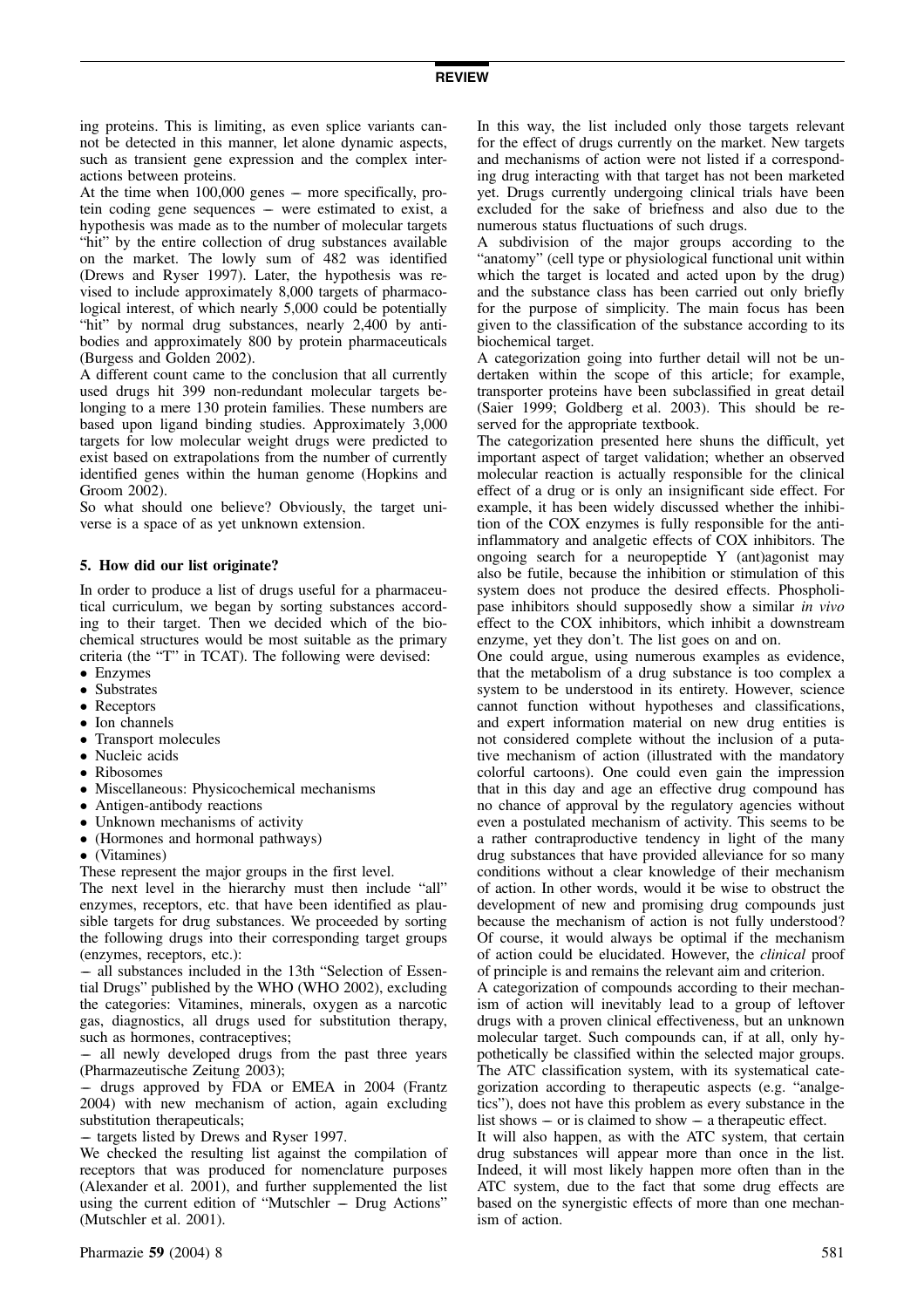#### 6. Which classification system is best suited for a pharmaceutical curriculum?

While we were developing our lists, we gained the impression that the ATC system is better suited for a study of drug substances when the emphasis is placed on their therapeutic use. The ATC system is more descriptive and, therefore, easier to learn. Further, there are no compounds that cannot be classified within the ATC system, because every compound displays at least one therapeutic indication and effect. On the other hand, a classification according to the molecular mechanism of action, as in our TCAT system, is more useful and meaningful in cases where the primary interest is geared towards the development of drug substances and the elucidation of their molecular interactions with the body. One could conclude that ATC is more appropriate for the subjects of pharmacology and clinical pharmacy, whereas TCAT is more useful when teaching medicinal chemistry. The question remains as to whether

it is wise to confront pharmacy students in the short period of their last two years of university education with two different classification systems. From a didactical perspective, it would most likely be more prudent to remain by the ATC system, but within the framework of the medicinal chemisty curriculum place emphasis upon the "C" in ATC, i.e. the "chemistry of drug effects"  $($  molecular mechanisms of action). In this case, a certain overlap between the subject material taught in the (molecular) pharmacology and pharmaceutical biology courses is to be expected. This, however, could be of great benefit to both the students and lecturers, if a collegial consensus among the lecturers could be reached, in which a desired (semi-) redundance ("repetitio est mater studiorum") by important drug compounds is agreed upon and the remaining less important compounds or therapeutical classes are divided amongst the faculties ("repetitio non semper placet").

|  |  |  | Table: Drugs classified according to their targets (TCAT system) |  |  |  |  |
|--|--|--|------------------------------------------------------------------|--|--|--|--|
|--|--|--|------------------------------------------------------------------|--|--|--|--|

| <b>ENZYMES</b>                                 |                                                                                                 |
|------------------------------------------------|-------------------------------------------------------------------------------------------------|
| <b>OXIDOREDUCTASES</b>                         |                                                                                                 |
| Aldehyde dehydrogenase                         | Disulfiram                                                                                      |
| Monoamine oxidases<br>MAO <sub>A</sub>         | Tranylcypromine<br>Moclobemide                                                                  |
| MAO <sub>B</sub>                               | Tranylcypromine                                                                                 |
| Cyclooxygenases<br>Cyclooxygenase-1            | Acetylsalicylic acid, Profens<br>Paracetamol (as N-(4-hydroxyphenyl)-arachidonylamide)          |
| Cyclooxygenase-2                               | Acetylsalicylic acid, Profens,<br>Coxibs, Paracetamol (as N-(4-hydroxyphenyl)-arachidonylamide) |
| Diamine oxidase<br>increased release           | Heparin                                                                                         |
| Vitamin K epoxide reductase                    | Warfarin<br>Phenprocoumon                                                                       |
| Aromatase                                      | Exemestane                                                                                      |
| Lanosterol demethylase                         | Azole antifungals                                                                               |
| Lipoxygenases<br>5-Lipoxygenase                | Mesalazine<br>Zileuton                                                                          |
| Thyroidal peroxidase                           | Thiouracils                                                                                     |
| Iodothyronine-5' deiodinase                    | Propylthiouracil                                                                                |
| HMG-CoA reductase                              | <b>Statins</b>                                                                                  |
| $5\alpha$ -Testosteron reductase               | Finasteride, Dutasteride                                                                        |
| Dihydrofolate reductase (bacterial)            | Trimethoprim                                                                                    |
| Dihydrofolate reductase (human)                | Methotrexate                                                                                    |
| Dihydrofolate reductase (parasitic)            | Proguanil                                                                                       |
| Enoyl reductase (mycobacterial)                | Isoniazid, Ethionamide<br>Protionamide<br>Pyrazinamide                                          |
| Xanthine oxidase                               | Allopurinol                                                                                     |
| Transferases                                   |                                                                                                 |
| Protein kinase C<br>inhibitors                 | Miltefosine                                                                                     |
| Bacterial peptidyl transferase                 | Chloramphenicol                                                                                 |
| Catecholamin-O-methyltransferase<br>inhibitors | Entacapone                                                                                      |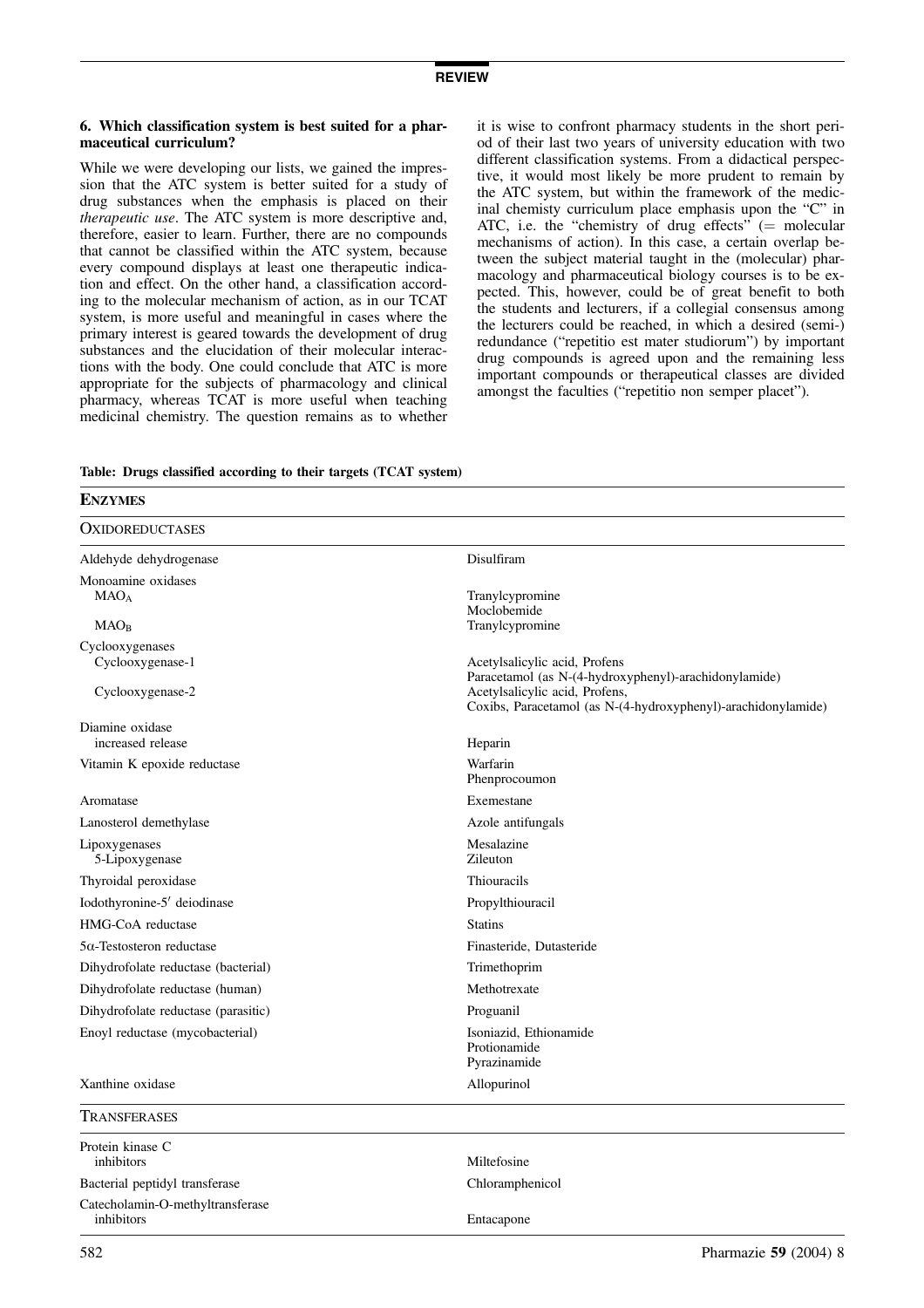| TRANSFERASES (cont.)                            |                                           |
|-------------------------------------------------|-------------------------------------------|
| RNA polymerase (bacterial)                      | Ansamycin                                 |
| Reverse transcriptases (viral)                  |                                           |
| competitive inhibitors                          | Abacavir, Zidovudine                      |
| allosteric inhibitors                           | Efavirenz, Nevirapine                     |
| DNA polymerases                                 | Acyclovir<br>Valgancyclovir; Suramin      |
| Transaminases                                   |                                           |
| GABA transaminase                               |                                           |
| inhibitors                                      | Valproic acid<br>Vigabatrin               |
| Tyrosine kinases                                |                                           |
| PDGF-R-, ABL- und KIT-receptor tyrosine kinases |                                           |
| inhibitors                                      | Imatinib                                  |
| <b>HYDROLASES</b>                               |                                           |
| Esterases                                       |                                           |
| Acetylcholinesterase                            |                                           |
| inhibitors                                      | Physostigmine<br>Neostigmine, Galantamine |
| reactivators                                    | Obidoxime, Pralidoxime                    |
| Phosphodiesterases                              | Caffein                                   |
| Phosphodiesterase-5 inhibitors                  | Sildenafil                                |
| Glycosidases                                    |                                           |
| $\alpha$ -Glycosidases, viral                   |                                           |
| inhibitors                                      | Zanamivir, Oseltamivir                    |
| $\alpha$ -Glycosidases, human                   |                                           |
| inhibitors                                      | Miglitol                                  |
| Lipases                                         |                                           |
| Lipoprotein lipase                              |                                           |
| effectors                                       | Fibrates                                  |
| Gastrointestinal lipases<br>inhibitors          | Orlistat                                  |
|                                                 |                                           |
| Proteases<br>Aspartyl proteases                 |                                           |
| Viral aspartyl proteases                        | Saquinavir, Indinavir                     |
| Serin proteases                                 |                                           |
| Bacterial serin proteases                       |                                           |
| direct inhibitors                               | Beta lactams                              |
| indirect inhibitors                             | Glycopeptides                             |
| Lactamases                                      |                                           |
| inhibitors<br>hAntithrombin                     | Sulbactam                                 |
| activators                                      | Heparin-Na                                |
| hPlasminogen                                    |                                           |
| activators                                      | Streptokinase                             |
| Trypsin, Kallikrein                             | Aprotinin                                 |
| Coagulation factors                             |                                           |
| activators                                      | Factor IX complex<br>Factor VIII          |
| Faktor Xa inhibitor                             | Fondaparinux                              |
| Metalloproteases                                |                                           |
| hAngiotensin converting enzyme                  |                                           |
| inhibitors                                      | Captopril                                 |
| Human renal dehydropeptidase                    |                                           |
| inhibitors                                      | Cilastatin                                |
| Carboxypeptidase A (Zn)<br>inhibitors           | Penicillamine                             |
| Vasopeptidase (a neutral endopeptidase)         | Omapatrilat                               |
|                                                 |                                           |
| Phosphatases<br>Calcineurin                     |                                           |
| inhibitors                                      | Ciclosporin                               |
|                                                 | Tacrolimus                                |
|                                                 | Pimecrolimus                              |
| Inositol polyphosphate phosphatase              |                                           |
| inhibitors                                      | Lithium ions                              |
| Phosphorylases                                  |                                           |
| Bacterial C55-lipidphosphate dephosphorylase    |                                           |
| inhibitors                                      | Bacitracin                                |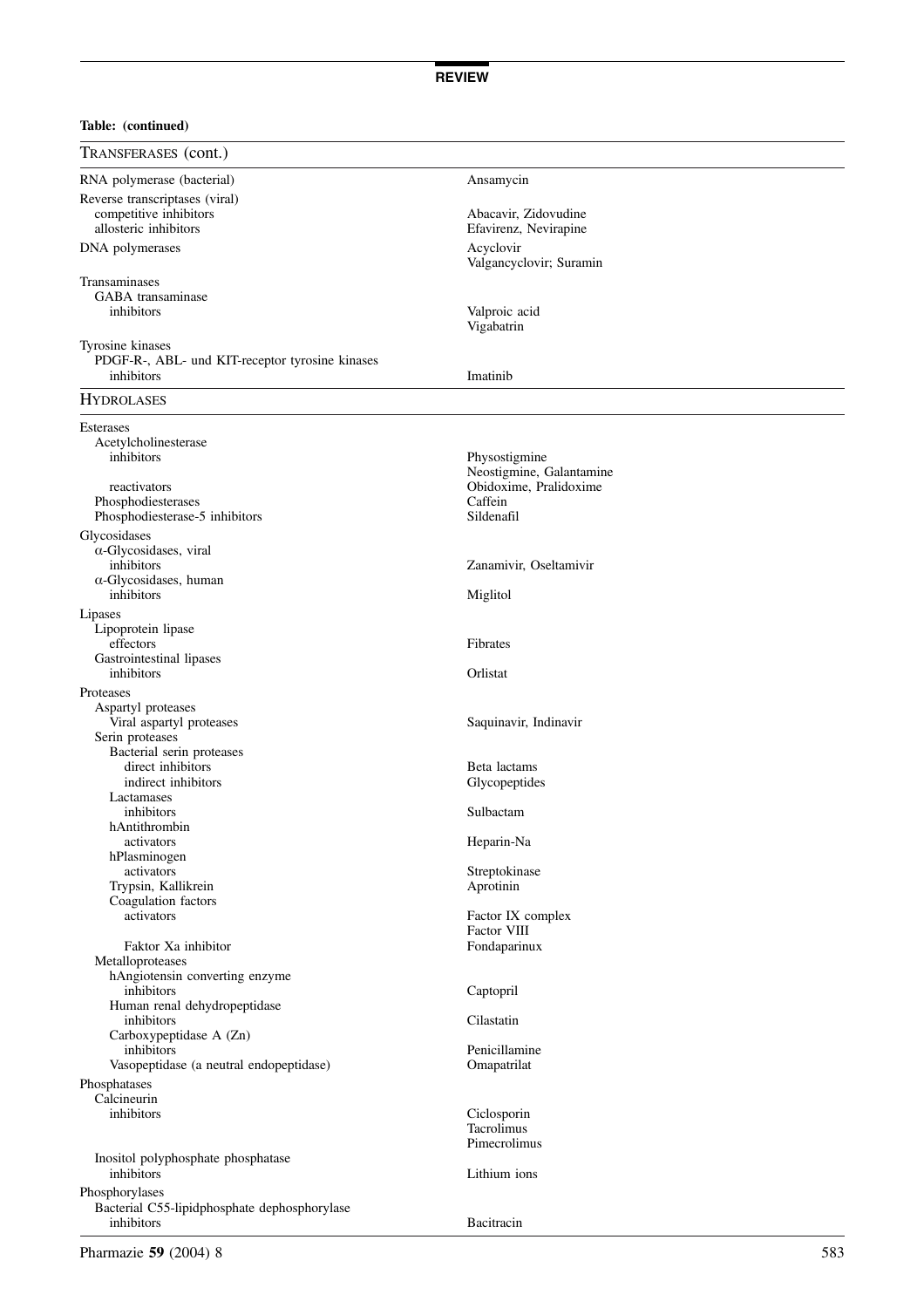| <b>LYASES</b>                                                               |                                                                                          |
|-----------------------------------------------------------------------------|------------------------------------------------------------------------------------------|
| DOPA decarboxylase                                                          | Carbidopa                                                                                |
| Carboanhydrase                                                              | Acetazolamide                                                                            |
| Histidine decarboxylase                                                     | Tritoqualine                                                                             |
| Ornithine decarboxylase                                                     | Eflornithine                                                                             |
| <b>ISOMERASES</b>                                                           |                                                                                          |
| Alanine racemase                                                            | D-Cycloserine                                                                            |
| DNA gyrases<br>bacterial DNA gyrases                                        | Quinolones, Floxacins                                                                    |
| Topoisomerases<br>Topoisomerase II                                          | Etoposide, Doxorubicin<br>Daunorubicin                                                   |
| $LIGASES (= SYNTHASES)$                                                     |                                                                                          |
| Dihydropteroate synthase                                                    | <b>Sulfonamides</b>                                                                      |
| Thymidylate synthase (fungal and human)                                     | Fluorouracil                                                                             |
| Thymidylate synthase (human)                                                | Methotrexate                                                                             |
| <b>Kinases</b><br>Phosphofructokinase inhibitors<br>an intracellular kinase | Antimony compounds<br>Sirolimus ( $=$ Rapamycin) complexed with an FK506-binding protein |
| Haem polymerase (Plasmodium)                                                | Chloroquine, Primaquine<br>Quinines, Mefloquine                                          |
| $1,3-\beta$ -D-Glucansynthase (fungi)<br>inhibitors (non-competitive)       | Caspofungin                                                                              |
| Glucosylceramide synthase<br>inhibitors                                     | Miglustat                                                                                |
| Substrates, Metabolites, Proteins                                           |                                                                                          |
| Asparagine                                                                  | Asparaginase                                                                             |
| Urate                                                                       | Rasburicase (an urate oxidase)                                                           |
| VAMP-Synaptobrevin, SNAP25, Syntaxin                                        | light chain of the botulinum neurotoxin (Zn-endopeptidase)                               |

### **RECEPTORS**

| DIRECT LIGAND-GATED ION CHANNEL RECEPTORS |                                                                |
|-------------------------------------------|----------------------------------------------------------------|
| GABA <sub>A</sub> receptors               |                                                                |
| Barbiturate binding site                  |                                                                |
| agonists                                  | <b>Barbiturate</b>                                             |
| Benzodiazepine binding site               |                                                                |
| agonists                                  | Diazepam                                                       |
| antagonists                               | Flumazenil                                                     |
| Acetylcholine receptors                   |                                                                |
| Nicotinic receptors                       |                                                                |
| agonists                                  | Pyrantel (by Angiostrongylus), Levamisole                      |
| antagonists                               |                                                                |
| stabilizing                               | Alcuronium                                                     |
| depolarizing                              | Suxamethonium                                                  |
| Glutamate receptors (ionotrope)           |                                                                |
| NMDA subtype                              |                                                                |
| antagonists                               | Memantine                                                      |
| expression modulators                     | Acamprosate                                                    |
| Phencyclidine binding site                |                                                                |
| antagonists                               | Ketamine                                                       |
| <b>G-PROTEIN COUPLED RECEPTORS</b>        |                                                                |
| Acetylcholine receptors                   |                                                                |
| Muscarinic receptors                      |                                                                |
| Muscarine receptor subtypes               |                                                                |
| agonists                                  | Pilocarpine                                                    |
| antagonists                               | Atropine, Tropicamide, Ipratropiumbromide, Biperidene, Tiotro- |
|                                           | piumbromide                                                    |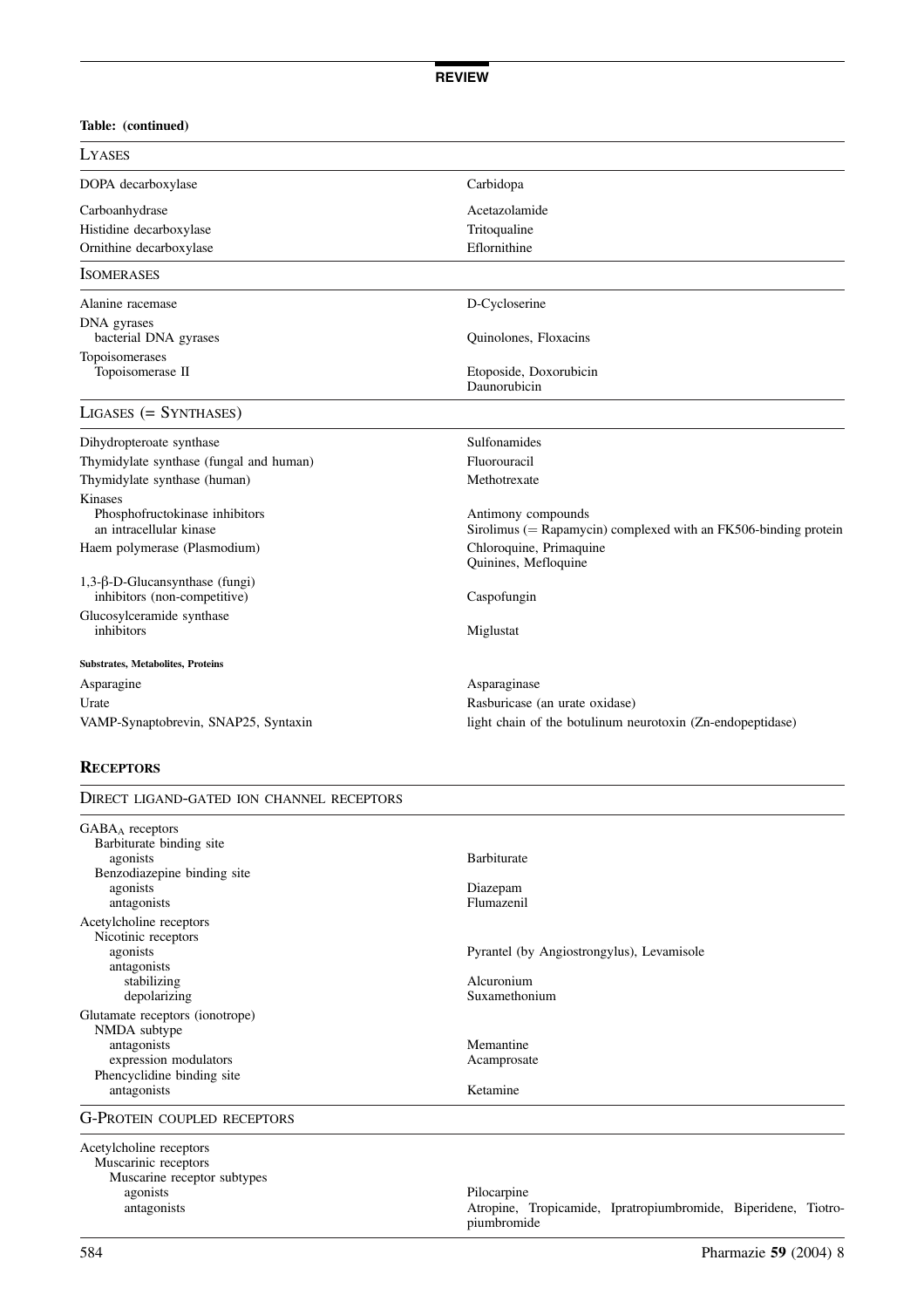G-Protein coupled receptors (cont.)

| Adenosine receptors<br>antagonists                   | Caffein, Theophylline                                                       |
|------------------------------------------------------|-----------------------------------------------------------------------------|
| Adrenoceptors                                        |                                                                             |
| agonists                                             | Adrenaline, Noradrenaline, Ephedrine                                        |
| $\alpha$ -Adrenoceptors                              |                                                                             |
| $\alpha_1$ - & $\alpha_2$ -receptors                 |                                                                             |
| agonists                                             | Xylometazoline                                                              |
| $\alpha_1$ -receptors<br>antagonists                 | Prazosine, Ergotamine                                                       |
| $\alpha_2$ -receptors, central                       |                                                                             |
| antagonists                                          | Methyldopa                                                                  |
| $\beta$ -Adrenoceptors                               |                                                                             |
| antagonists<br>$\beta_1$ -receptors                  | Isoprenaline                                                                |
| antagonists                                          | Propranolol, Atenolol                                                       |
| $\beta_2$ -receptors                                 |                                                                             |
| agonists                                             | Salbutamol                                                                  |
| antagonists                                          | Propranolol                                                                 |
| Angiotensin receptors<br>$AT_1$ -receptors           |                                                                             |
| antagonists                                          | <b>Sartans</b>                                                              |
| Cannabis receptors                                   |                                                                             |
| $CB_1$ - & $CB_2$ -receptors                         |                                                                             |
| agonists                                             | Dronabinol                                                                  |
| Cysteinyl-leukotriene receptors                      |                                                                             |
| antagonists                                          | Montelukast                                                                 |
| Dopamine receptors                                   |                                                                             |
| Dopamine receptor subtypes<br>direct agonists        | Dopamine, Levodopa                                                          |
| $D_2$ -, $D_3$ -, $D_4$ -agonists                    | Apomorphine                                                                 |
| antagonists                                          | Metoclopramide, Ergometrine, Chlorpromazine, Fluphenazine                   |
| D2-antagonists                                       | Haloperidol, Ziprasidone                                                    |
| Endothelin receptors $(ET_A, ET_B)$                  |                                                                             |
| $ET-1$<br>antagonists                                | <b>Bosentan</b>                                                             |
| $GABA_B$ receptors                                   |                                                                             |
| antagonists                                          | <b>Baclofen</b>                                                             |
| Glucagon receptors                                   |                                                                             |
| agonists                                             | Glucagon                                                                    |
| Histamine receptors                                  |                                                                             |
| Histamine receptor subtypes                          |                                                                             |
| $H_1$ -antagonists<br>$H_2$ -antagonists             | Diphenhydramine, Cetirizine, Loratadine, Ebastine<br>Cimetidine, Ranitidine |
| Opioid receptors                                     |                                                                             |
| agonists                                             | Morphine, Pethidine, Codeine, Loperamide                                    |
| partial agonists                                     | Buprenorphine                                                               |
| antagonists                                          | Naltrexon                                                                   |
| partial antagonists                                  | Buprenorphine                                                               |
| Neurokinin receptors<br>NK receptor subtypes         |                                                                             |
| NK1 receptors                                        |                                                                             |
| antagonists                                          | Aprepitant                                                                  |
| Prostanoid receptors                                 |                                                                             |
| agonists                                             | Misoprostol, Sulprostone, Iloprost                                          |
| antagonists                                          | Bimatoprost                                                                 |
| Serotonine receptors<br>Serotonine receptor subtypes |                                                                             |
| (partial) agonists                                   | Ergometrine, Ergotamine                                                     |
| $5-HT_{1B/1D}$                                       |                                                                             |
| agonists                                             | Triptans                                                                    |
| $5-HT_2$<br>antagonists                              | Quetiapine                                                                  |
| $5-HT_{2A}$                                          |                                                                             |
| antagonists                                          | Ziprasidone                                                                 |
| 5-HT <sub>3</sub><br>antagonists                     | Ondansetrone                                                                |
|                                                      |                                                                             |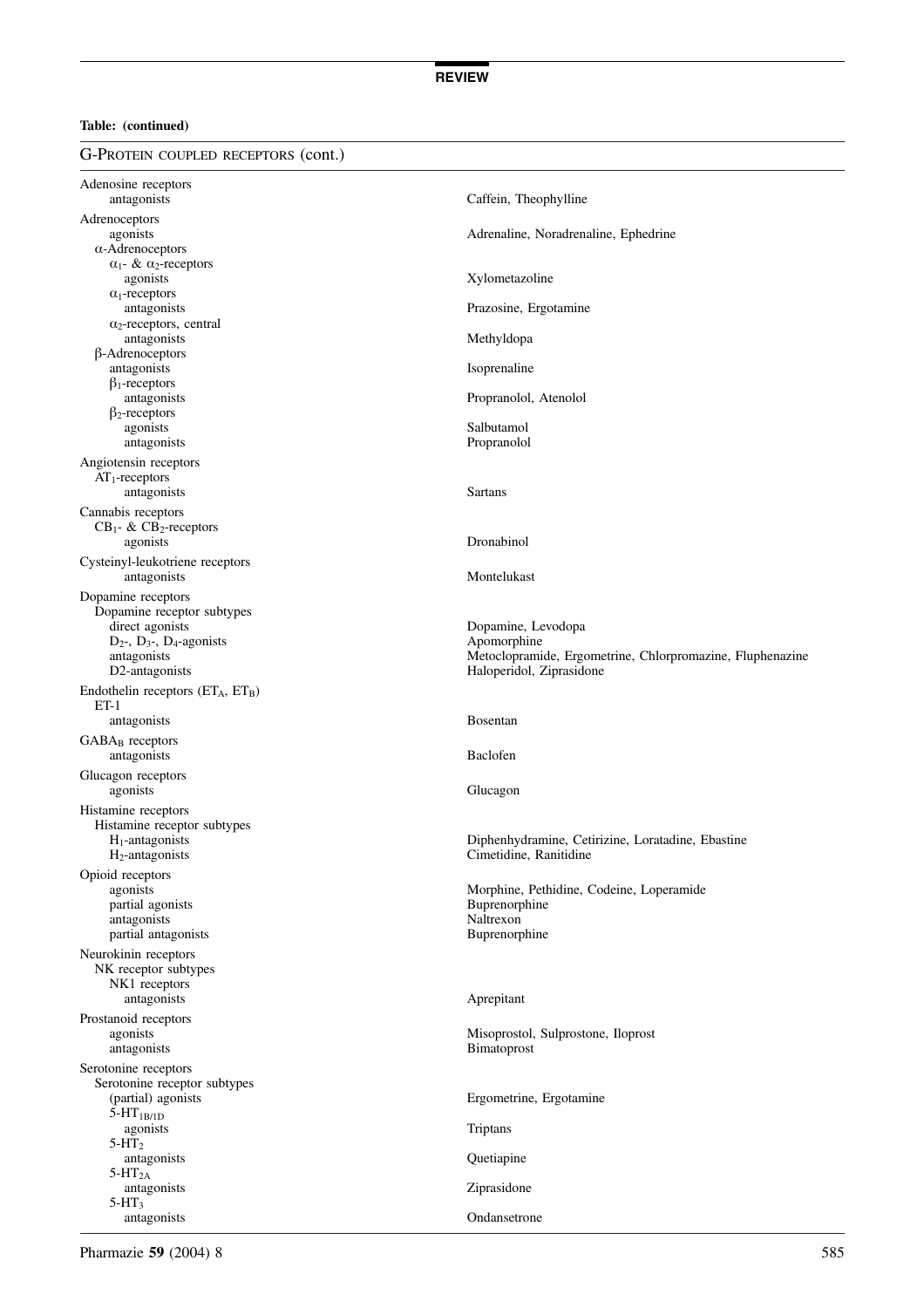| <b>G-PROTEIN COUPLED RECEPTORS (cont.)</b>       |                                                            |
|--------------------------------------------------|------------------------------------------------------------|
| Vanilloide receptors                             |                                                            |
| agonists                                         | Paracetamol (N-(4-hydroxyphenyl)-arachidonylamide)         |
| Vasopressin receptors                            |                                                            |
| agonists                                         | Vasopressin                                                |
| $V_2$ -agonists                                  | Desmopressin                                               |
| OT-agonists                                      | Oxytocin                                                   |
| antagonists                                      |                                                            |
| OT-antagonists                                   | Atosiban                                                   |
| <b>INTERLEUKINE RECEPTORS</b>                    |                                                            |
| IL-1 receptors                                   |                                                            |
| antagonists                                      | Anakinra                                                   |
| RECEPTORS ASSOCIATED WITH A TYROSINE KINASE      |                                                            |
| Insulin receptor                                 |                                                            |
| direct agonists<br>sensitizers                   | Insulin<br>Glitazone, Biguanides                           |
|                                                  |                                                            |
| <b>INTRACELLULAR RECEPTORS</b>                   |                                                            |
| Steroid hormone receptors                        |                                                            |
| Mineral<br>corticoid receptors                   |                                                            |
| agonists                                         | Aldosterone et. al.                                        |
| antagonists<br>Glucocorticoid receptors          | Spironolactone                                             |
| agonists                                         | Glucocorticoids                                            |
| Gestagen receptors                               |                                                            |
| agonists                                         | Gestagens                                                  |
| Estrogen receptors                               |                                                            |
| agonists                                         | Estrogens                                                  |
| (partial) antagonists                            | Clomifene                                                  |
| antagonists                                      | Tamoxifene                                                 |
| downregulators                                   | Fulvestrant                                                |
| Androgen receptors                               |                                                            |
| agonists                                         | Testosterone                                               |
| Vitamin D hormone receptors                      |                                                            |
| agonists                                         | Vitamin $D \&$ analogs                                     |
| <b>ACTH</b> receptors                            |                                                            |
| agonists                                         | Tetracosactide                                             |
| Cytosolic guanylate cyclases                     |                                                            |
| NO donors                                        |                                                            |
| via reductive biotransformation<br>non-enzymatic | Nitric acid esters<br>Molsidomine, Nitroprusside-Na        |
|                                                  |                                                            |
| <b>INTRANUCLEAR RECEPTORS</b>                    |                                                            |
| Thyroid hormone receptors                        | L-Thyroxine                                                |
| <b>ION CHANNELS</b>                              |                                                            |
| VOLTAGE-DEPENDENT CA CHANNELS                    |                                                            |
| general                                          | Carbamazepine, Oxcarbazepine, Lamotrigine                  |
| in Schistosoma sp.                               |                                                            |
| inhibitors                                       | Praziquantel                                               |
| L-type channels                                  |                                                            |
| inhibitors                                       | Nifidipine, Verapamil, Lercanidipine                       |
| T-type channels                                  |                                                            |
| inhibitors                                       | Succinimides                                               |
| <b>K</b> CHANNELS                                |                                                            |
| K channel openers                                | Sulfonylurea, Nateglinide                                  |
| Na channels                                      |                                                            |
| epithelial Na channels (ENaC)                    |                                                            |
| inhibitors                                       | Quinidine, Procainamide, Lidocaine, Bupivacaine, Amiloride |

voltage-dependent Na channels Carbamazepine, Phenytoine, Topiramate, Valproic adic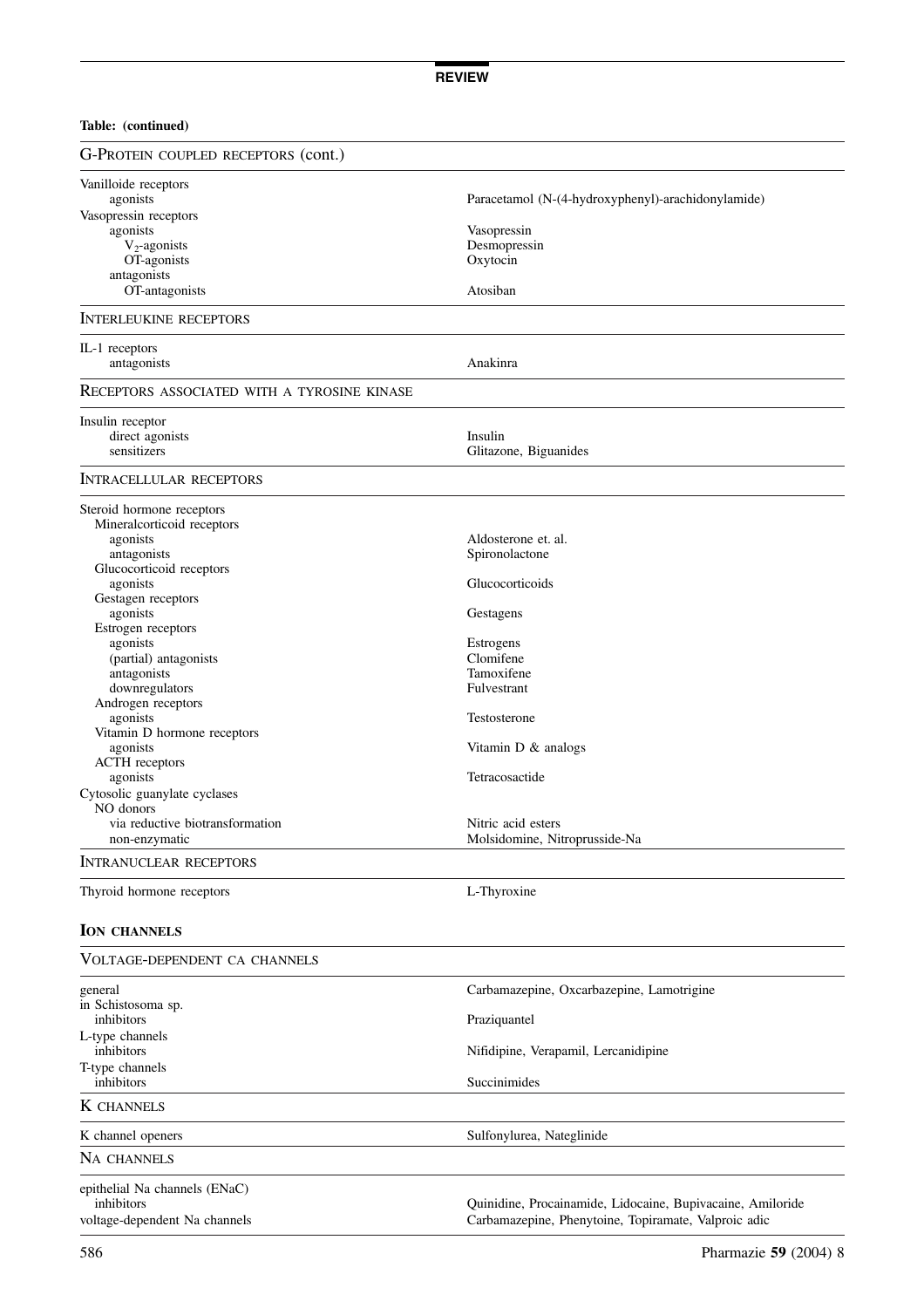| Table: (continued)                                                                                                                                            |                                                                                           |
|---------------------------------------------------------------------------------------------------------------------------------------------------------------|-------------------------------------------------------------------------------------------|
| CI CHANNELS                                                                                                                                                   |                                                                                           |
| Cl channel opener (parasites)<br>Inhibitors (mast cells)                                                                                                      | Ivermectin<br>Cromoglycic acid                                                            |
| $NA^{+}/K^{+}/CL^{-}$ cotransporters                                                                                                                          |                                                                                           |
| Inhibitors                                                                                                                                                    | Diuretic sulfonamides                                                                     |
| $\mathrm{NA}^+$ neurotransmitter cotransporters (Saier 1999; Goldberg et al. 2003)                                                                            |                                                                                           |
| Inhibitors                                                                                                                                                    | Clomipramine, Amitryptiline, Fluoxetine, Reboxetine, Dopamine,<br>Tiagabine               |
| <b>NACL TRANSPORTERS</b>                                                                                                                                      |                                                                                           |
| Inhibitors                                                                                                                                                    | Diuretic thiazides                                                                        |
| $NA^+/H^+$ ANTIPORTERS                                                                                                                                        |                                                                                           |
|                                                                                                                                                               | Triamterene, Amiloride                                                                    |
| Proton pumps                                                                                                                                                  |                                                                                           |
| Mg <sup>2+</sup> -dependent ATPase<br>inhibitor<br>Ca <sup>2+</sup> -dependent ATPase (PfATP6;Plasmodia)                                                      | Reserpine                                                                                 |
| inhibitors<br>$H^+$ / $K^+$ -ATPase                                                                                                                           | Artemisinine & derivatives                                                                |
| inhibitors                                                                                                                                                    | Omeprazole                                                                                |
| $NA^+/K^+ATPASE$                                                                                                                                              |                                                                                           |
| Inhibitors                                                                                                                                                    | Cardiac glycosides                                                                        |
| <b>NUCLEIC ACIDS</b>                                                                                                                                          |                                                                                           |
| DNA AND RNA                                                                                                                                                   |                                                                                           |
| Alkylation                                                                                                                                                    | Cisplatin, Cyclophosphamide, Chlorambucile, Chlormethine, Dacar-<br>bazine                |
| Intercalation<br><b>Strand breaks</b>                                                                                                                         | Doxorubicin, Daunorubicin, Bleomycin<br>Nitroimidazoles                                   |
| False base pairs                                                                                                                                              | Azathioprine, Mercaptopurine, Cytarabine, Idoxuridine, Adefovir-<br>dipivoxil             |
| <b>RNA</b>                                                                                                                                                    |                                                                                           |
| rRNA<br>16S-rRNA<br>23S-rRNA<br>23S-rRNA/tRNA/2-polypeptide complex                                                                                           | Aminoglycoside antiinfectives<br>Makrolide antiinfectives<br>Oxazolidinone antiinfectives |
| SPINDLE                                                                                                                                                       |                                                                                           |
| Inhibition of development<br>Inhibition of desaggregation                                                                                                     | Vinca alkaloids<br>Taxanes                                                                |
| INHIBITION OF MITOSIS                                                                                                                                         |                                                                                           |
|                                                                                                                                                               | Colchicine                                                                                |
| <b>RIBOSOMES</b><br>As soon as information becomes available as to which proteins or which RNA sequence a compound binds to, it will be added to this section |                                                                                           |
| 30S subunit (bacterial)                                                                                                                                       |                                                                                           |
|                                                                                                                                                               | Tetracyclines                                                                             |
|                                                                                                                                                               |                                                                                           |

50S subunit (bacterial)

Lincosamides, Quinupristin-Dalfopristin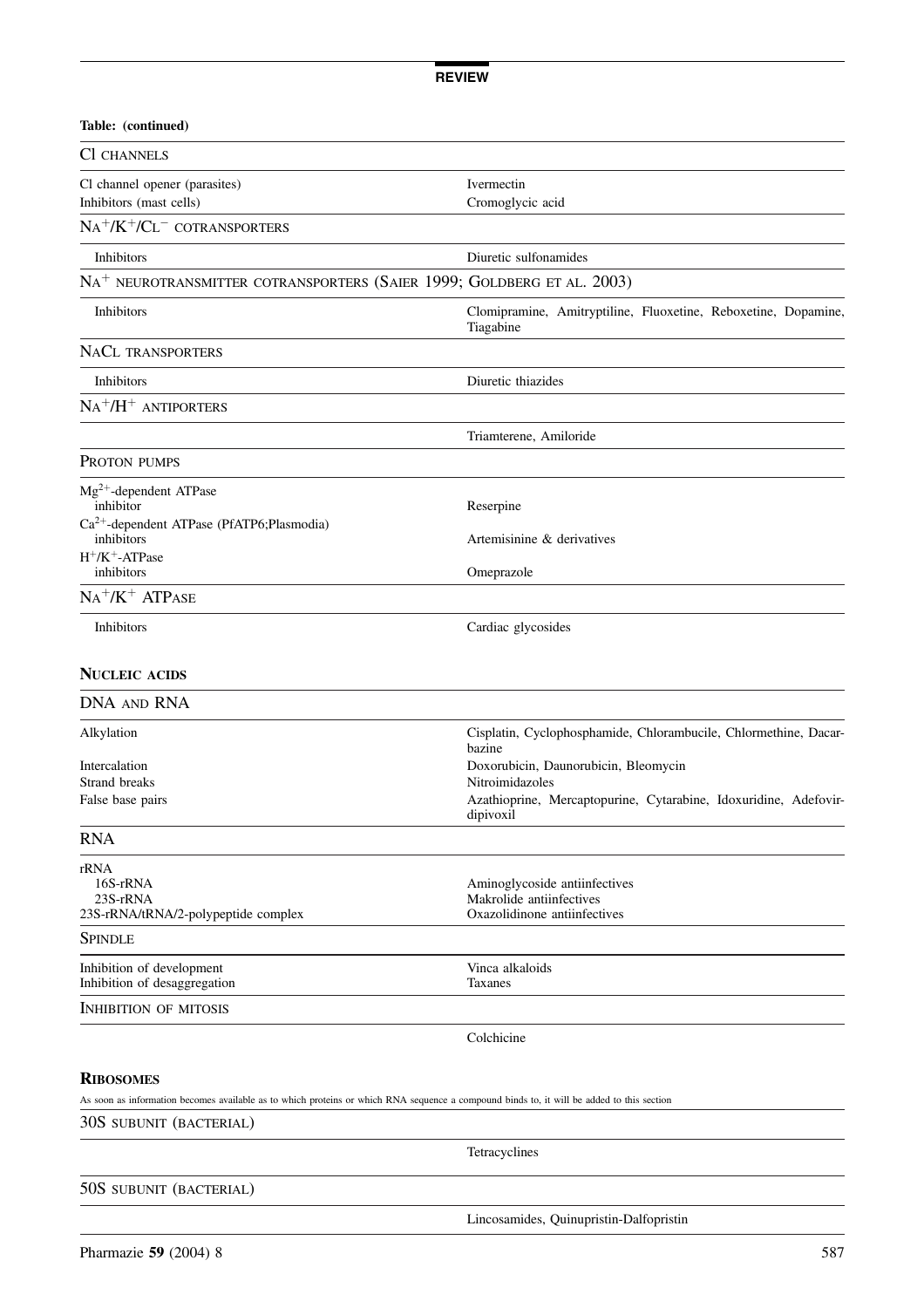### Physicochemical mechanisms

Adsorptive Activated charcoal Adstringent Bismuth compounds on cell membranes

Reductive<br>reduces disulfide bridges Complexing agents  $A<sup>3+</sup>$ , Arsenic compounds Salt formation Sevelamer

### Antigen-antibody reactions

Sera, vaccines

### Unknown mechanism of action

Acid binding **Magnesium hydroxide, Aluminum hydroxide** Surface active substances<br>
on cell membranes<br>  $\frac{1}{2}$  Coal tar from fungi Nystatin, Amphotericin B Mucosal irritation Anthrones, Anthraquinones Osmotically acitve Lactulose, Dextran 70, Polygeline, Glucose, Elektrolyte solutions, Mannitol Water binding Urea, Ethanol UV absorbant p-Amino-benzoic acid derivatives Reflective Zinc oxide, Titanium dioxide Tannines, Polyphenoles; Dithranol; Polyvidon iodide; Silver nitrate, Hypochlorite, Permanganate, Benzoylperoxide; Nitroimidazoles, Nitrofuranes; Temoporfin (mainly via singlet oxygen; cytostatic drug), Verteporfin (mainly via singlet oxygen; ophthalmic drug)

D-Penicillamine, N-Acetyl-cysteine Modification of tertiary structure Enfuvirtide (from glycoprotein 41)

Immune modulators Pegfilgastrim, pegylated Interferon-a2, Glatirameracetat Monoklonale antibodies **Alemtuzumab, Etanercept, Trastuzumab** 

> Alendronate (osteoclast inhibitor) Ambroxol (stimulates mucus production) 4-Aminosalicylic acid Arsenic trioxide (cytostatic drug) Beclaplermin (wound treatment) Bexarotene (cytostatic drug) Bupropion (smoking cessation) Chloral hydrate Clofazimine Dactinomycin (RNA synthesis inhibitor) Dapsone (folic acid synthesis) Diethyl carbamazine Diethyl ether Diloxanide Dinitric oxide Ethambutol Ezetimib (cholesterol absorbtion inhibitor) Gentian violet Ginkgolides Griseofulvin (Ann Dermatol Venereol. 2001 Dec;128(12):1317-25) Halofantrine, Limefantrine (anti-malaria drug; prevents haem polymerization) Halothane Hydrazinophthalazine Levetiracetam (antiepileptic drug) Mebendazole Methyl-(5-amino-4-oxopentanoate) (cytostatic drug) Niclosamide Pentamidine Podophyllotoxin Procarbazine Selenium sulfide